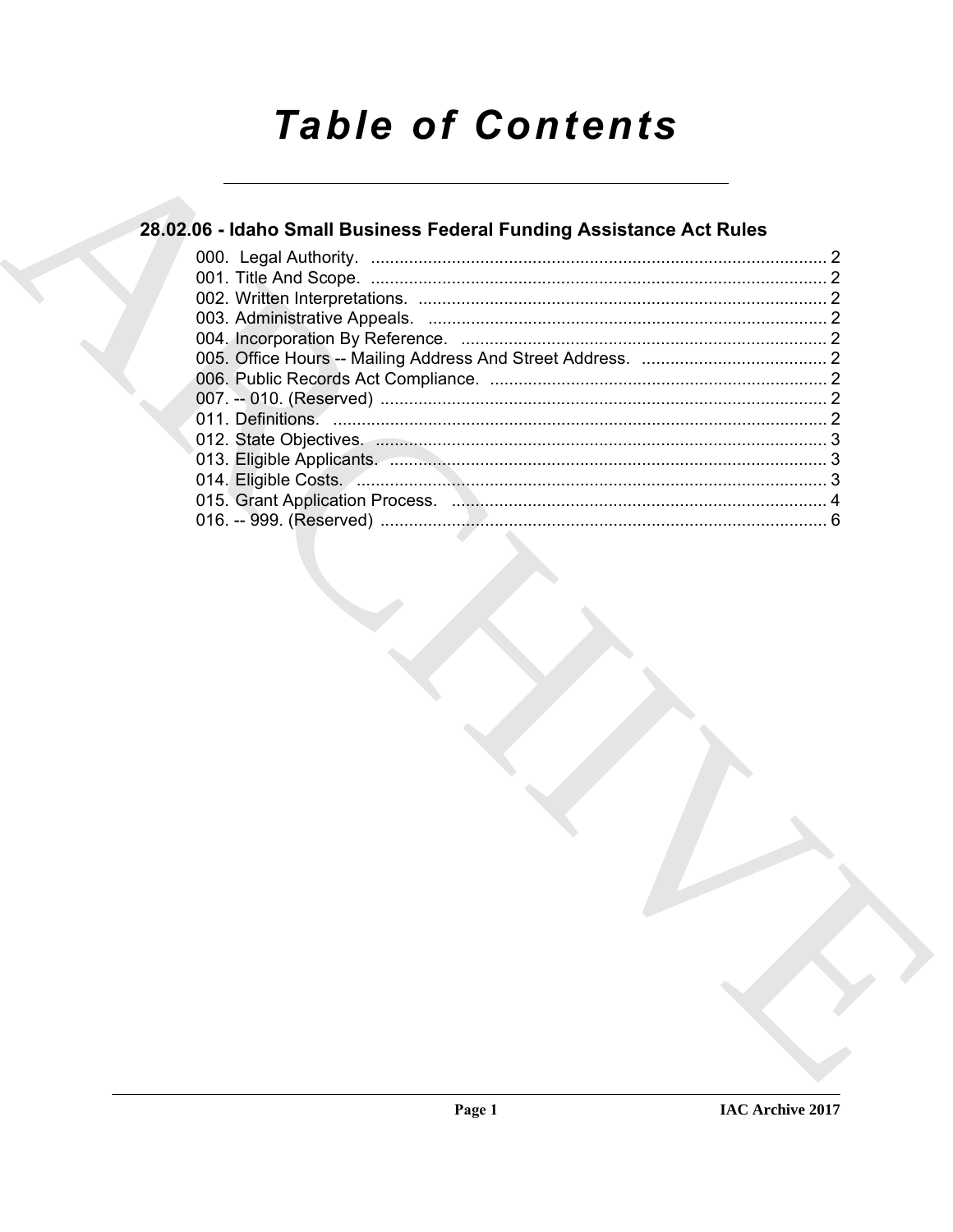#### **IDAPA 28 TITLE 02 CHAPTER 06**

#### <span id="page-1-0"></span>**28.02.06 - IDAHO SMALL BUSINESS FEDERAL FUNDING ASSISTANCE ACT RULES**

#### <span id="page-1-1"></span>**000. LEGAL AUTHORITY.**

These rules are promulgated under the legal authority of Sections 67-4702(2) and 67-4723A, Idaho Code. (4-4-13)

### <span id="page-1-2"></span>**001. TITLE AND SCOPE.**

**01. Title**. These rules shall be cited as IDAPA 28.02.06, "Idaho Small Business Federal Funding Assistance Act Rules." (4-4-13)

**02.** Scope. These rules establish the process and procedures for application of the Idaho Small Business Federal Funding Assistance Grant. They also define the terms and conditions for the awarding of these grants to qualified small businesses. The program is state-funded and operated by the Idaho Department of Commerce.

 $(4-4-13)$ 

**CHAPTER 06**<br> **CHAPTER 06**<br> **CHAPTER ON CONTACT SUGARIZED INTERFERIOR CONTENTS AND SECURE TRIME INTERFERIOR CONTENTS AND INTERFERIOR CONTENTS AND SCIENCISE TRIME INTO SCIENCISE TRIME INTO SCIENCISE TRIME INTO SCIENCISE TR 03. Purpose**. The purpose of the program is to have a self-sustaining, on-going state grant program to assist and encourage small businesses to apply for and win federal grant awards. Federal grant awards will be used to create new innovative products or services to expand and grow their companies. Each state grant provided to businesses will be used to reimburse companies for qualified expenses incurred in completing a federal grant proposal. To create a self-sustaining, on-going state grant program, small businesses accepting a state grant resulting in winning a federal grant award will agree to repay the state grant. This will help replenish the state grant fund and create a consistent, sustainable state fund that will provide a continuous source of funding for small businesses in the future.  $(4-4-13)$ 

#### <span id="page-1-3"></span>**002. WRITTEN INTERPRETATIONS.**

These rules may have written statements that pertain to the interpretation of these rules or to the documentation of compliance with these rules. These documents are available for public inspection in the Department of Commerce  $(4-4-13)$ 

#### <span id="page-1-4"></span>**003. ADMINISTRATIVE APPEALS.**

| IDAPA 11.04.01, "Idaho Rules of Administrative Procedure of the Attorney General," Section 100, et. seq., shall |  |  |  |  |  |            |
|-----------------------------------------------------------------------------------------------------------------|--|--|--|--|--|------------|
| apply.                                                                                                          |  |  |  |  |  | $(4-4-13)$ |

#### <span id="page-1-5"></span>**004. INCORPORATION BY REFERENCE.**

No documents or additional materials have been incorporated by reference into this rule. (4-4-13)

#### <span id="page-1-6"></span>**005. OFFICE HOURS -- MAILING ADDRESS AND STREET ADDRESS.**

The street address of the Idaho Department of Commerce is 700 W. State Street, Boise, Idaho 83720-0093. The office is open from 8 a.m. to 5 p.m., except Saturday, Sunday, and legal holidays. The telephone number of the Department is  $(208)$  334-2470. The Department's facsimile number is  $(208)$  334-2631.

#### <span id="page-1-7"></span>**006. PUBLIC RECORDS ACT COMPLIANCE.**

Department records are subject to the provisions of the Idaho Public Records Act, Title 74, Chapter 1, Idaho Code.  $(4-4-13)$ 

#### <span id="page-1-8"></span>**007. -- 010. (RESERVED)**

#### <span id="page-1-10"></span><span id="page-1-9"></span>**011. DEFINITIONS.**

For the purposes of these rules, the following words are defined. (4-4-13)

<span id="page-1-12"></span><span id="page-1-11"></span>**01. Department**. The Idaho State Department of Commerce. (4-4-13)

**02. Federal Funding**. Grants available to for-profit businesses as awarded by federal agencies through small business innovative research grants, small business technology transfer research grants, broad area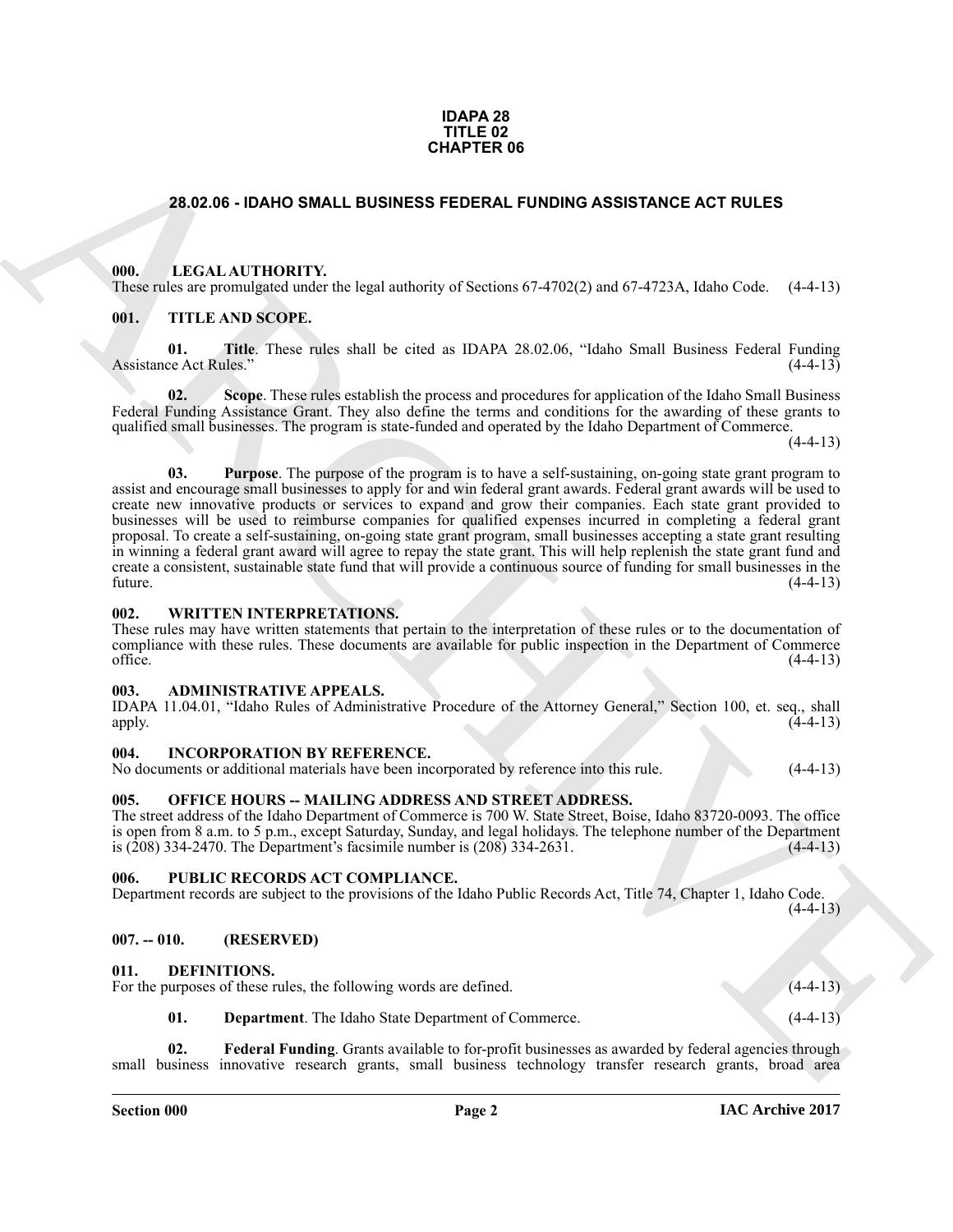announcements or other grant programs. (4-4-13)

**03. Self-Sustaining Program**. Qualified small businesses accepting a state grant resulting in a federal grant award will agree to repay the grant and replenish the state grant fund. These funds shall be used for future grants to small businesses.  $(4-4-13)$ 

<span id="page-2-6"></span><span id="page-2-5"></span><span id="page-2-4"></span><span id="page-2-3"></span>**04. Small Business**. An Idaho for-profit business with five hundred (500) or fewer employees.

 $(4-4-13)$ 

**05. State Grants, Grant Funds, or State Funds**. A grant award of up to four thousand dollars  $(44,000)$  limited exclusively to the reimbursement of claimable expenses incurred by an Idaho small business pursuant to the process of competing for federal funding awards.  $(4-4-13)$ pursuant to the process of competing for federal funding awards.

**06.** State Coordinator. Awards grant and incentive funds to eligible small businesses if small business proposals meet program requirements. Eligibility of grant and incentive funds is determined through an extensive review and evaluation of proposals by the State Coordinator and other qualified professionals, who together form an evaluation team.

#### <span id="page-2-11"></span><span id="page-2-10"></span><span id="page-2-0"></span>**012. STATE OBJECTIVES.**

*General formation* **From the same of propagation**  $\vec{B} = \vec{B}$  and  $\vec{B} = \vec{B}$  and  $\vec{B} = \vec{B}$  and  $\vec{B} = \vec{B}$  and  $\vec{B} = \vec{B}$  and  $\vec{B} = \vec{B}$  and  $\vec{B} = \vec{B}$  and  $\vec{B} = \vec{B}$  and  $\vec{B} = \vec{B}$  and  $\vec{B}$ **01. Incentive Funding**. The state intends to provide incentive funding for Idaho companies that commit private resources toward the process of attracting federal grants. The Department shall administer this program of state grants to assist and incentivize new, emerging, and expanding Idaho small, for-profit businesses in the development of federal funding proposals that lead to the development of commercial products or services. The Department shall administer this program in such a way as to avoid favoritism of any particular enterprise and to maximize the public purposes of increasing the number of submitted proposals from Idaho small businesses and increasing the number of grant awards to these businesses. Particular attention will be given to companies that have not previously competed for federal funding awards who will be encouraged to apply. (4-4-13) not previously competed for federal funding awards who will be encouraged to apply.

#### <span id="page-2-13"></span>**02. State Grants**. (4-4-13)

**a.** Incentive funding shall be provided through state grants that reimburse a small business up to four thousand dollars (\$4,000). A small business that wins a small federal grant and has been reimbursed for expenses for submission of the grant proposal will agree to reimburse the state grant fund. (4-4-13)

**b.** Companies that win federal awards in excess of two hundred fifty thousand dollars (\$250,000) will agree to reimburse the fund for up to five times the amount of their state grant or twenty thousand dollars (\$20,000).<br>These reimbursements will replenish the incentive fund. (4-4-13) These reimbursements will replenish the incentive fund.

<span id="page-2-12"></span>**03. Selection of Recipients**. Small business grant recipients will be selected by a review board to determine their compliance with program requirements. The application process is based on merit and the competitiveness of eligible businesses. Close attention to these requirements is necessary to prepare a successful project. Department staff is available for technical assistance as needed and contacting Department staff is encouraged to assist in determining eligibility for a proposed project. (4-4-13) encouraged to assist in determining eligibility for a proposed project.

### <span id="page-2-7"></span><span id="page-2-1"></span>**013. ELIGIBLE APPLICANTS.**

In order to be eligible for an Idaho Small Business Federal Funding Assistance Act grant an applicant must be an Idaho-owned, for-profit and independently operated business with five hundred (500) employees or less. The principle researcher must be employed by the business. (4-4-13)

### <span id="page-2-8"></span><span id="page-2-2"></span>**014. ELIGIBLE COSTS.**

<span id="page-2-9"></span>**01. Costs**. Eligible business proposal development costs shall be offset through individual awards not to exceed four thousand dollars (\$4,000). Eligible development costs include, but are not limited to, travel to visit technical experts, technical assistance visits with staff or coaches, technical reviews by qualified subject matter experts, commercialization plan coaching, company staff time to write the proposal, and use of a technical writer, graphic artist or federal grant coach. (4-4-13) graphic artist or federal grant coach.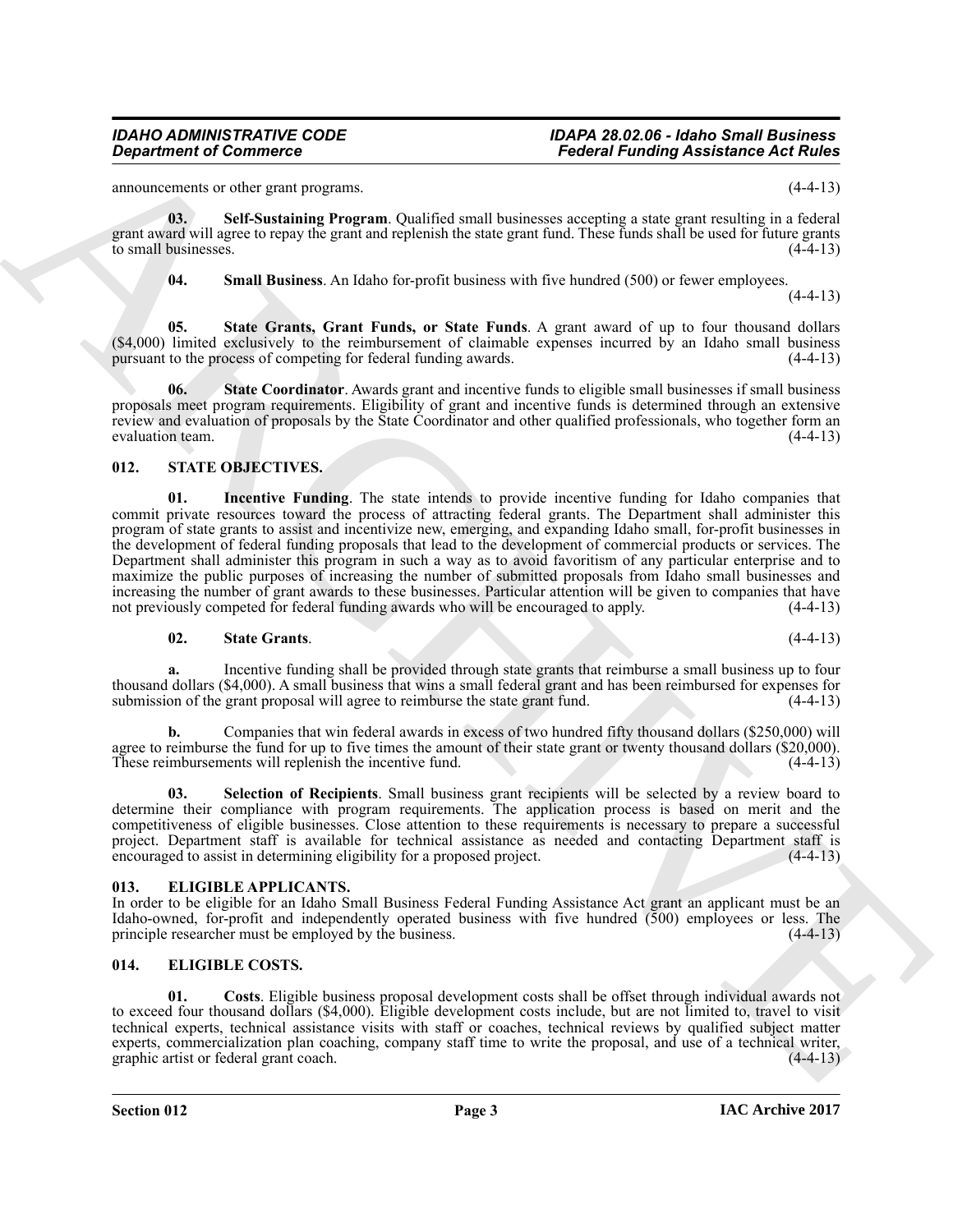#### *IDAHO ADMINISTRATIVE CODE IDAPA 28.02.06 - Idaho Small Business*  **Federal Funding Assistance Act Rules**

**a.** Of the four thousand dollar (\$4,000) grant, five hundred dollars (\$500) will be awarded for submitting the proposal to the State Coordinator of these funds at least three (3) weeks prior to the federal agency's submission deadline. This is to assist the small business with one last review before it goes to the federal funding agency. If the proposal is sent to the appropriate federal agency on or before the federal agency's submission deadline, the small business applicant qualifies for an additional five hundred dollars (\$500) in incentive funding.  $(4-4-13)$ 

**b.** Documentation must be provided by the federal funding agency prior to receiving these funds. Representatives of the Idaho state grant funds reserve the right to refuse early submittal funding if, in their sole judgment, a federal funding proposal is incomplete or lacking in sufficient detail.  $(4-4-13)$ judgment, a federal funding proposal is incomplete or lacking in sufficient detail.

<span id="page-3-1"></span>**02. Number of Awards**. Applicants shall not receive more than one (1) award for each innovative project idea during any state of Idaho fiscal year (July 1 - June 30). Applicants may receive additional funds by submitting a different and distinct innovative project idea, though particular attention shall be paid to encourage companies that have not competed for federal funding awards in the past to apply for state grant funds. (4 companies that have not competed for federal funding awards in the past to apply for state grant funds.

<span id="page-3-2"></span>**03. Reimbursement**. State grant funds will be made on a reimbursement basis. Disbursement of the state grant will be made to grantees once a Grant Contract Agreement has been duly executed between the grantee and the Department. Payment of the award will be made after the grantee has submitted invoices or receipts for eligible costs to the Department grant fund manager. The Grant Contract Agreement shall also include a pay-back clause.  $(4-4-13)$ 

<span id="page-3-3"></span>**04. Technical Assistance**. When applicable, a Department grant fund manager will provide development support and proposal review services to selected applicants. Written responses will be used to assist applicants with proposal writing assessment of technical and commercial feasibility. (4-4-13) applicants with proposal writing assessment of technical and commercial feasibility.

### <span id="page-3-7"></span><span id="page-3-4"></span><span id="page-3-0"></span>**015. GRANT APPLICATION PROCESS.**

**Department of Commerce <br>
Second Kunding Assistance Act Rules<br>
Second Kunding Schultz (S100) gam Leve Machine Commerce Act Rules<br>
Method of the Commerce Act Rules<br>
Method of the Commerce Act Rules<br>
Method of the Commerce 01. Application Review**. An Idaho fund review board will evaluate all grant applications and ultimately award or deny assistance. The review board may include public and private sector participants as the Department grant fund manager deems appropriate. The review board will evaluate and rank Idaho small business grant applications based on award criteria set in these rules. The review board shall have the sole discretion in determining which applications meet these criteria. The review board may require that grant applicants fulfill additional requirements as a condition of receiving an award, if it is determined these requirements are vital to the success of the federal grant proposal. (4-4-13) success of the federal grant proposal.

<span id="page-3-6"></span>**02. Application Format**. All sections of the application must follow the content and format instructions outlined in these rules. The application will be used to evaluate the applicants' eligibility for a grant. The application serves as an important first step in the development of a competitive project proposal to a federal agency. The application assists the review board and the applicant in identifying shortcomings or problem areas that need to be addressed. Proposals that do not follow the content and format instructions outlined in these rules will be deemed non-responsive. (4-4-13)

**a.** All pages of the application must be in Times New Roman font, twelve-point size (12). All margins one (1) inch in width. (4-4-13) shall be one  $(1)$  inch in width.

**b.** Applicants must not disclose proprietary or confidential information in the application. Applications marking information as "Confidential," "Trade Secret," or "Proprietary" will be considered to be nonresponsive. (4-4-13)

**c.** All applications must be submitted electronically. Adobe PDF or Microsoft Word document format is required.  $(4-4-13)$ is required.  $(4-4-13)$ 

- <span id="page-3-5"></span>**03.** Application. The application shall include the following sections: (4-4-13)
- **a.** Summary Page. The summary shall be limited to one (1) page. Information shall include: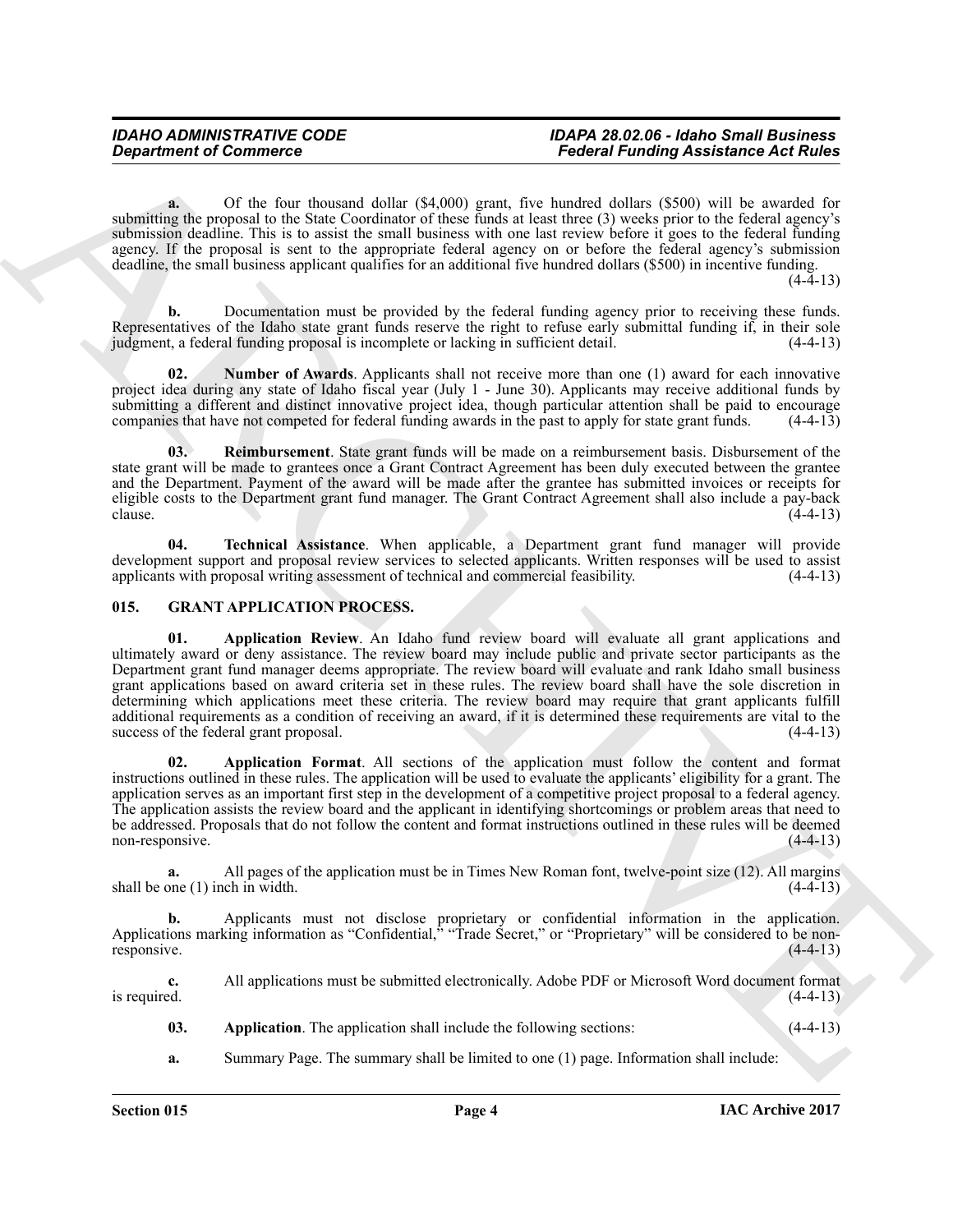| <b>Department of Commerce</b> |                                                                                                                                                                                                                                                                                                                             | <b>Federal Funding Assistance Act Rules</b>                                                                       |
|-------------------------------|-----------------------------------------------------------------------------------------------------------------------------------------------------------------------------------------------------------------------------------------------------------------------------------------------------------------------------|-------------------------------------------------------------------------------------------------------------------|
|                               |                                                                                                                                                                                                                                                                                                                             | $(4-4-13)$                                                                                                        |
| 1.                            | Name of applicant business or for-profit entity;                                                                                                                                                                                                                                                                            | $(4-4-13)$                                                                                                        |
| ii.                           | Postal and physical business address;                                                                                                                                                                                                                                                                                       | $(4-4-13)$                                                                                                        |
| iii.                          | Number of years in business;                                                                                                                                                                                                                                                                                                | $(4-4-13)$                                                                                                        |
| iv.                           | Telephone number and facsimile number;                                                                                                                                                                                                                                                                                      | $(4-4-13)$                                                                                                        |
| V.                            | Project manager's name;                                                                                                                                                                                                                                                                                                     | $(4-4-13)$                                                                                                        |
| vi.                           | Principle researcher's name;                                                                                                                                                                                                                                                                                                | $(4-4-13)$                                                                                                        |
| vii.                          | Targeted federal agency;                                                                                                                                                                                                                                                                                                    | $(4-4-13)$                                                                                                        |
| viii.                         | Agency topic and subtopic title;                                                                                                                                                                                                                                                                                            | $(4-4-13)$                                                                                                        |
| ix.                           | URL for agency solicitation;                                                                                                                                                                                                                                                                                                | $(4-4-13)$                                                                                                        |
| X.                            | Statement describing the project;                                                                                                                                                                                                                                                                                           | $(4-4-13)$                                                                                                        |
| xi.                           | Submission due date to the federal agency;                                                                                                                                                                                                                                                                                  | $(4-4-13)$                                                                                                        |
| xii.                          | Preliminary project title;                                                                                                                                                                                                                                                                                                  | $(4-4-13)$                                                                                                        |
| xiii.                         | Estimated project length;                                                                                                                                                                                                                                                                                                   | $(4-4-13)$                                                                                                        |
| xiv.                          | Estimated project cost;                                                                                                                                                                                                                                                                                                     | $(4-4-13)$                                                                                                        |
| XV.                           | Date of application submission; and                                                                                                                                                                                                                                                                                         | $(4-4-13)$                                                                                                        |
| xvi.                          | Signature of authorized person submitting the application.                                                                                                                                                                                                                                                                  | $(4-4-13)$                                                                                                        |
| b.                            | Main Body. Three (3) pages are recommended for the main body with a maximum of five (5)<br>pages. The main body of the application shall contain the following headings and information:                                                                                                                                    | $(4-4-13)$                                                                                                        |
| commercial applications.      | Project description. The project description is limited to two hundred and fifty (250) words. It must<br>include the problem or opportunity, project objectives, description of the effort, anticipated results, and potential                                                                                              | $(4-4-13)$                                                                                                        |
| 11.                           | Business history. The business history shall provide background information on the applicant's<br>existing or potential business, mission, primary customers, and any other pertinent information.                                                                                                                          | $(4-4-13)$                                                                                                        |
| iii.                          | Technical point of contact (TPOC). The applicant must show there has been contact with the<br>federal agency by providing a brief synopsis of the TPOC's comments and recommendations.                                                                                                                                      | $(4-4-13)$                                                                                                        |
| iv.                           | Market research and literature reviews. This section must show what other work is currently being<br>conducted in the area being addressed. Who are the competitors? Why is the solution better or more innovative? Are<br>there existing patents related to the technology being proposed?                                 | $(4-4-13)$                                                                                                        |
| V.                            | Prior research experience. The applicant must describe relevant research partners or collaborators<br>used in the development of the proposal. Experience in conducting research in other non-related areas must be<br>included to demonstrate knowledge and experience to design and manage a successful research project. | $(4-4-13)$                                                                                                        |
| vi.                           | Commercialization approach. The applicant must describe the commercialization approach that                                                                                                                                                                                                                                 | will be pursued. This includes identifying the primary customer, the size of the market, who will manufacture the |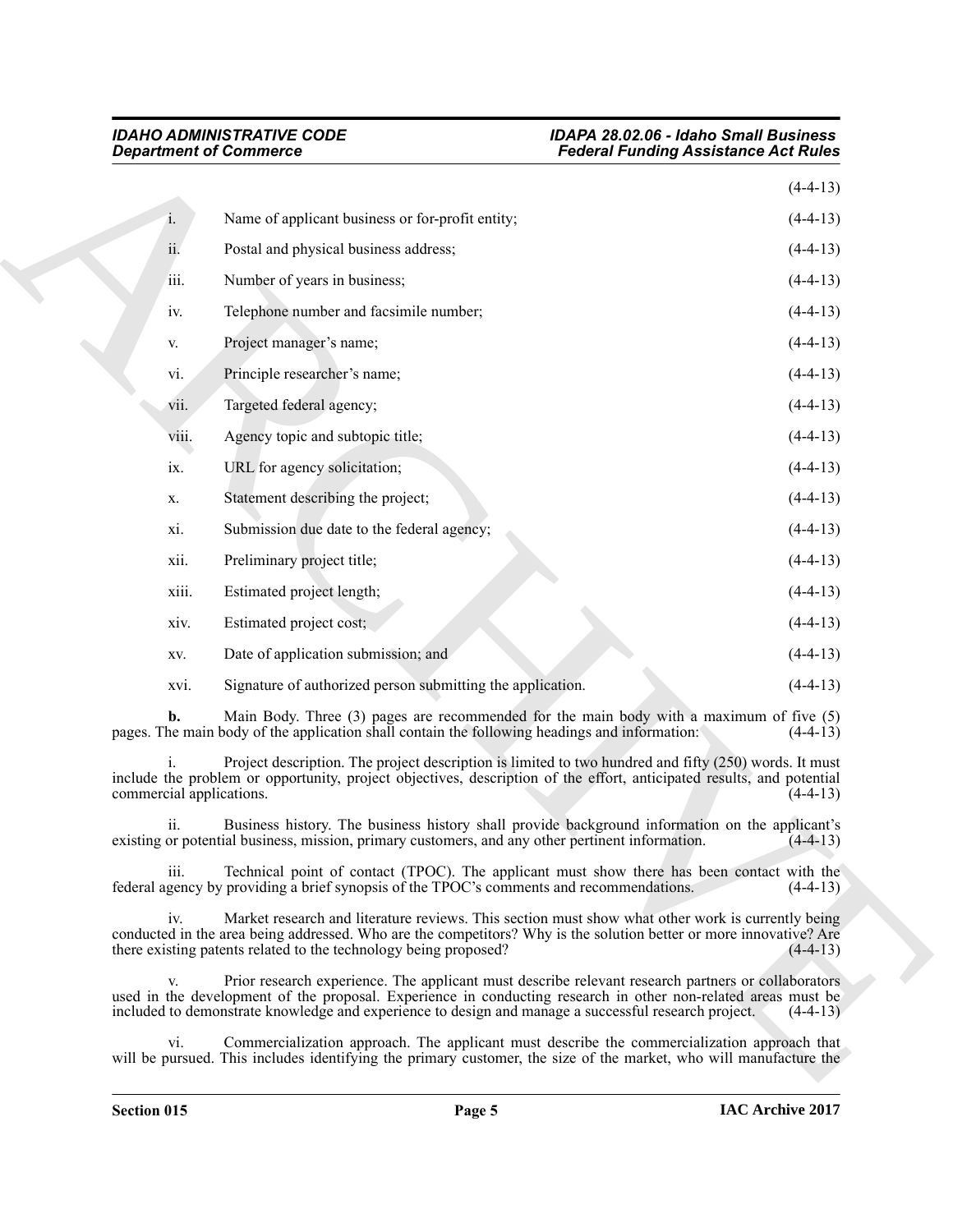product and where it will be manufactured. The applicant must also address how long it will take for the product to be ready for the market.

vii. Prior federal grant awards. The applicant shall list prior federal grant awards received or applied for in the past five (5) years. This includes the year of submission or award, amount of award, agency, topic area, title and whether it was a Small Business Innovation Research or Small Business Technical Transfer grant, Phase I or Phase II award, broad area announcement or other grants. award, broad area announcement or other grants.

**Experiment of Construction Constrainers**<br> **Product that should be a statement of the constrainers** and the spherical statement of the statement of the statement of the statement of the statement of the statement of the s **c.** Cost justification. This section is limited to one (1) page. It outlines designated expenditures of up to four thousand dollars (\$4,000) from the state fund. When proposals are being developed, one thousand dollars (\$1,000) of this funding may be automatically set aside as incentive funding to encourage timely proposal development. Of the one thousand dollars (\$1,000) incentive funds, five hundred dollars (\$500) is designated and reserved as early incentive funding by submitting the proposal to the State Coordinator of these funds at least three (3) weeks prior to the federal agency's submission deadline. The remaining five hundred dollars (\$500) is provided upon proof that the final proposal has been submitted to the appropriate federal agency's solicitation on or before the federal agency deadline. (4-4-13)

i. Total reimbursement cannot exceed four thousand dollars (\$4,000), including the one thousand dollars in incentive funding. (4-4-13)

ii. The following format shall be used to list each budget item noting the expenses the small business applicant expects to incur. Eligible expenses are shown in Section 014 of these rules.

#### **Discretionary Spending**

| Proposal development/preparations expenses |         |
|--------------------------------------------|---------|
| Private-sector support or consulting       |         |
| Other (add as many rows as necessary)      |         |
| <b>TOTAL</b> - Not to exceed               | \$3,000 |
|                                            |         |
| <b>Incentive Funding</b>                   |         |

| Early submittal incentive funding (three weeks)<br>prior to federal agency deadline) | \$500   |
|--------------------------------------------------------------------------------------|---------|
| Proof of successful proposal submission<br>to federal funding agency                 | \$500   |
| <b>TOTAL</b>                                                                         | \$1,000 |

Applicants must provide a brief narrative that itemizes the costs and states the importance of receiving this funding as part of the project proposal development effort. (4-4-13) part of the project proposal development effort.

**d.** Resumes/Biographies. Resumes and biographies shall be limited to five (5) pages. Individual team member, consultant, or subcontractor resumes must be no longer than one (1) page. Full or part-time status must be noted. If the applicant is applying for a research and development grant, a resume or biography for the principal investigator is mandatory and must be clearly marked. Resumes must include education, skills, professional organizations/affiliations, awards, employment history, and published research papers, and other relevant information or areas of research/specialization. (4-4-13)

#### <span id="page-5-0"></span>**016. -- 999. (RESERVED)**